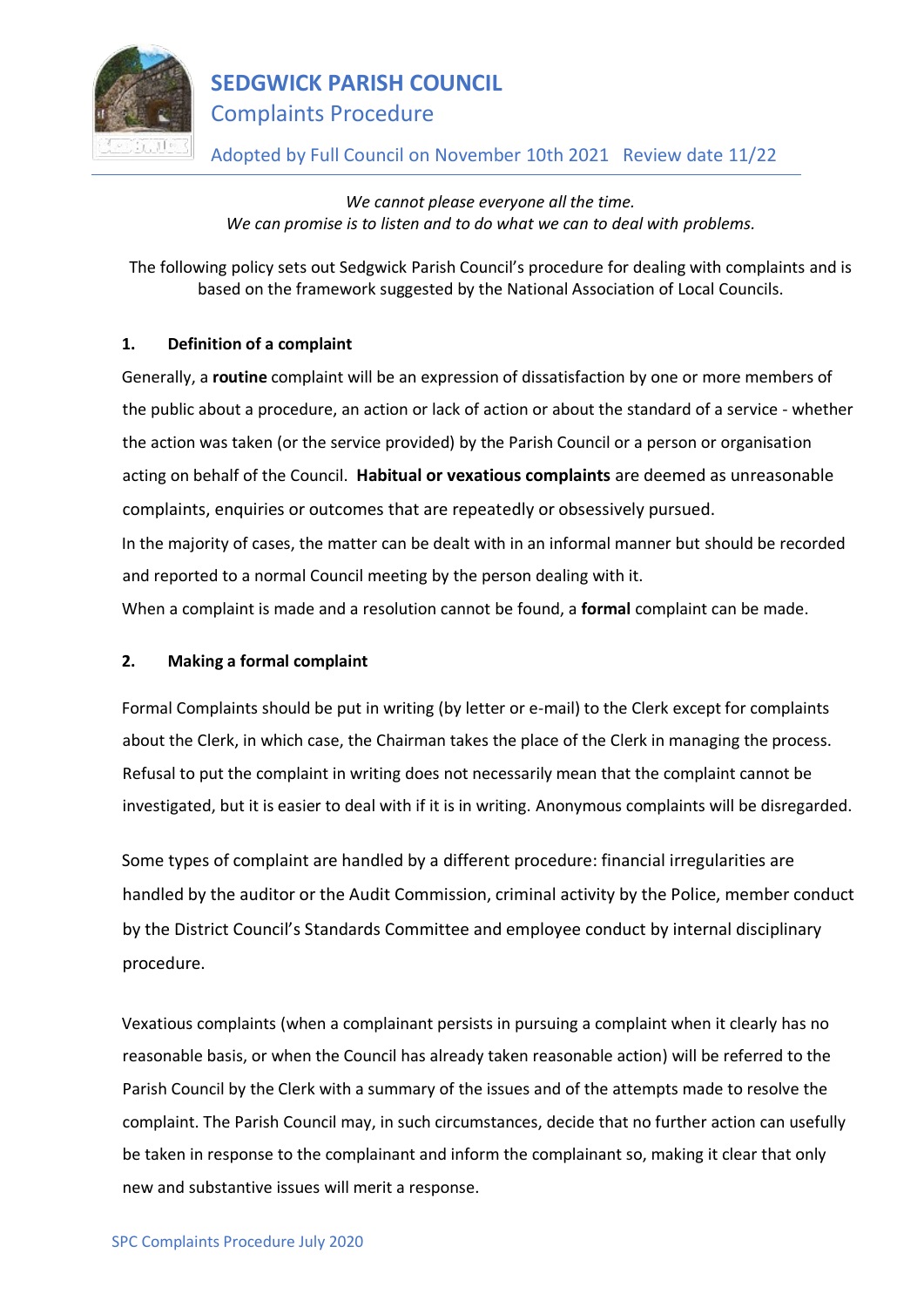

# **SEDGWICK PARISH COUNCIL** Complaints Procedure

### Adopted by Full Council on November 10th 2021 Review date 11/22

#### **3. The Formal Complaint Procedure for complaints dealt with by Council**

When a formal complaint has been received, the Clerk will inform the Chair and agree how to proceed. Advice may be sought from SLDC and CALC. The Clerk will respond to the complainant within seven days to explain the procedure that will deal with their complaint.

A Complaints Committee will be formed, made up of the Chair and full Council less the Vice Chair and one other, who would then remain independent and could make up an Appeals Committee. A meeting of this Committee will be convened with at least 14 days' notice to make a judgement on the complaint. Consideration will be given to whether the circumstances of the meeting are confidential and warrant the exclusion of the press and public.

The complainant will be invited to attend the meeting and to bring a representative if they wish. They will be required to provide the Committee with copies of any documentation or other evidence which they wish to refer to at the meeting, at least seven days before the meeting. Similarly, the Parish Council will provide copies of any documentation which it wishes to rely on at the meeting.

#### **4. Procedure at the Meeting**

The Chairman will introduce everyone and explain the procedure. The Complainant, or their representative, will outline the grounds for complaint. Members of the Complaints Committee may ask questions. If relevant, the Clerk will explain the Parish Council's position. The Chairman will summarise the Parish Council's position. The Complainant will be offered the opportunity of summing up. The Complainant and their representative will be asked to withdraw from the meeting whilst Members reach a decision on whether or not the grounds for the complaint have been made. It may be appropriate for the Clerk to withdraw from the meeting whilst Members reach a decision. If any points of clarification are required, the complainant will be invited to re-join the meeting whilst clarification is sought and then asked to withdraw again.

The Complainant will then re-join the meeting to be advised of the decision of the Committee, and if appropriate the reasons for the decision, or, if necessary, to be advised when a decision will be made.